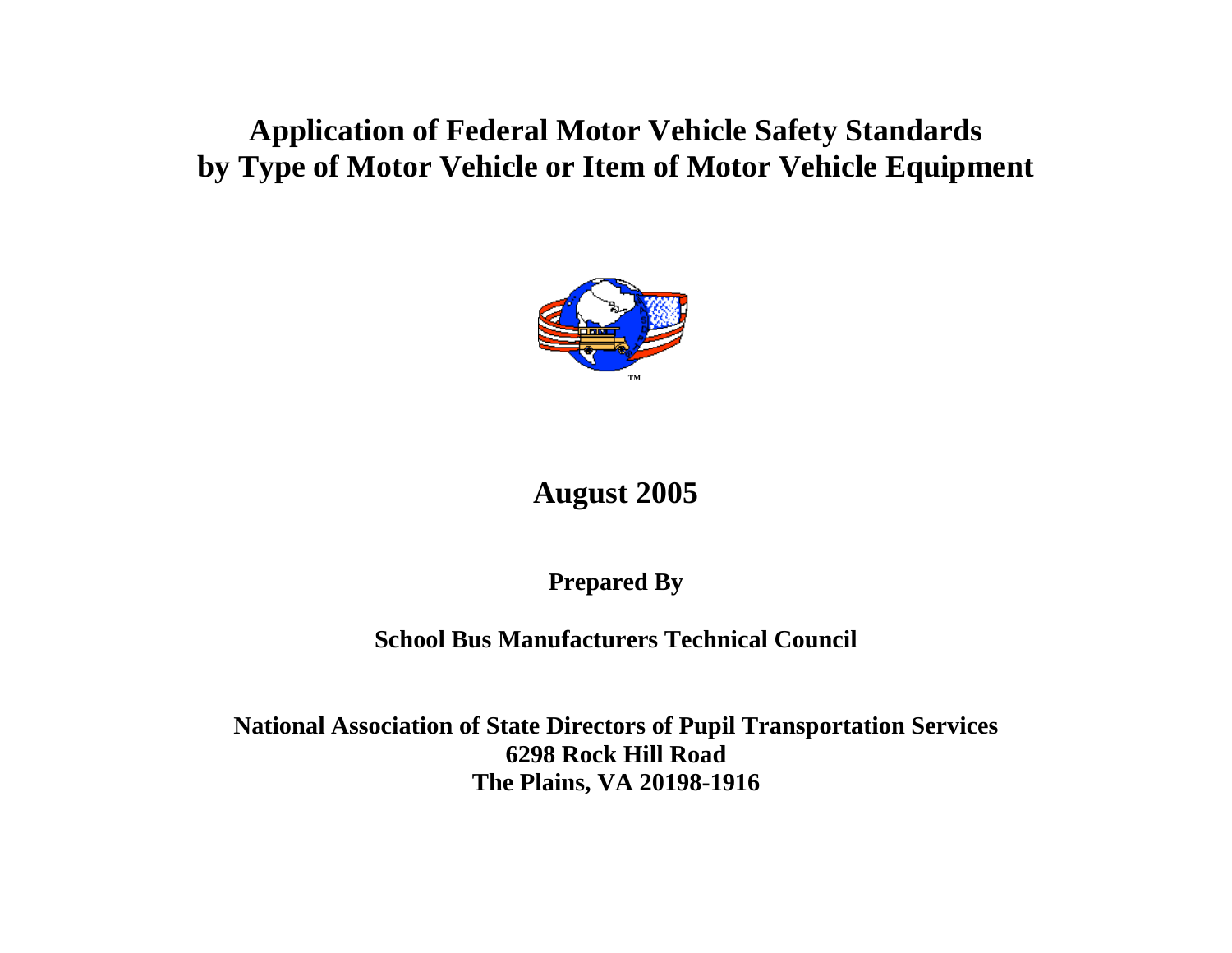| <b>Application of Federal Motor Vehicle Safety Standards</b> |                                                                                                      |              |                |                |                |                    |              |                |              |              |              |
|--------------------------------------------------------------|------------------------------------------------------------------------------------------------------|--------------|----------------|----------------|----------------|--------------------|--------------|----------------|--------------|--------------|--------------|
| <b>FMVSS</b><br>No.                                          | <b>Title of Standard</b>                                                                             | <b>PC</b>    | <b>MPV</b>     | <b>TRK</b>     | <b>BUS</b>     | SB<br><b>Small</b> | SB<br>Large  | <b>MFSAB</b>   | <b>MC</b>    | <b>TRL</b>   | <b>EQUIP</b> |
| 101                                                          | <b>Controls and Displays</b>                                                                         | $\mathbf X$  | $\mathbf{X}$   | $\mathbf{X}$   | $\mathbf{X}$   | $\mathbf X$        | $\mathbf X$  | $\mathbf X$    |              |              |              |
| 102                                                          | Transmission Shift Lever Sequence, Starter Interlock,<br>and Transmission Braking Effect             | $\mathbf{X}$ | $\mathbf{X}$   | $\mathbf{X}$   | $\mathbf{X}$   | $\mathbf{X}$       | $\mathbf{X}$ | $\mathbf X$    |              |              |              |
| 103                                                          | Windshield Defrosting and Defogging Systems                                                          | $\mathbf X$  | $\mathbf X$    | $\mathbf X$    | $\mathbf X$    | $\mathbf X$        | $\mathbf X$  | $\mathbf X$    |              |              |              |
| 104                                                          | Windshield Wiping and Washing Systems                                                                | $\mathbf{X}$ | $\mathbf{X}$   | $\mathbf{X}$   | $\mathbf{X}$   | $\mathbf{X}$       | $\mathbf{X}$ | $\mathbf X$    |              |              |              |
| 105                                                          | Hydraulic and Electric Brake Systems                                                                 | $\mathbf{X}$ | $\mathbf X$    | $\mathbf X$    | $\mathbf{X}$   | $\mathbf X$        | $\mathbf X$  | $\mathbf X$    |              |              |              |
| 106                                                          | <b>Brake Hoses</b>                                                                                   | $\mathbf{X}$ | $\mathbf{X}$   | $\mathbf{X}$   | $\mathbf{X}$   | $\mathbf{X}$       | $\mathbf{X}$ | $\mathbf{X}$   | $\mathbf{X}$ | $\mathbf{X}$ | $\mathbf{X}$ |
| 108                                                          | Lamps, Reflective Devices, and Associated<br>Equipment                                               | $\mathbf X$  | $\mathbf X$    | $\mathbf X$    | $\mathbf X$    | $\mathbf{X}$       | $\mathbf X$  | $\mathbf X$    | $\mathbf X$  | $\mathbf X$  | $\mathbf X$  |
| 109                                                          | <b>New Pneumatic Tires</b>                                                                           | $\mathbf{X}$ |                |                |                |                    |              |                |              |              | $\mathbf{X}$ |
| 110                                                          | Tire Selection and Rims for Motor Vehicles with a<br>GVWR of 4,536 (10,000 Pounds) Kilograms or Less | $\mathbf{X}$ | $\mathbf{x}^1$ | $\mathbf{x}^1$ | $\mathbf{x}^1$ | $\mathbf X$        |              | $\mathbf{x}^1$ |              |              | $\mathbf X$  |
| 111                                                          | <b>Rearview Mirrors</b>                                                                              | $\mathbf{X}$ | $\mathbf{X}$   | $\mathbf{X}$   | $\mathbf{X}$   | $\mathbf{X}$       | $\mathbf{X}$ | $\mathbf{X}$   | $\mathbf{X}$ |              |              |
| 113                                                          | Hood Latch System                                                                                    | $\mathbf X$  | $\mathbf X$    | $\mathbf X$    | $\mathbf X$    | $\mathbf X$        | $\mathbf X$  | $\mathbf{X}$   |              |              |              |
| 114                                                          | <b>Theft Protection</b>                                                                              | $\mathbf{X}$ | $\mathbf{x}^1$ | $\mathbf{x}^1$ |                |                    |              |                |              |              |              |
| 116                                                          | Motor Vehicle Brake Fluids                                                                           | X            | $\mathbf{X}$   | $\mathbf X$    | $\mathbf X$    | $\mathbf X$        | $\mathbf X$  | $\mathbf{X}$   | X            | $\mathbf{X}$ | $\mathbf{X}$ |
| 117                                                          | <b>Retreaded Pneumatic Tires</b>                                                                     | $\mathbf X$  |                |                |                |                    |              |                |              |              | $\mathbf X$  |
| 118                                                          | Power-Operated Window, Partition and Roof Panel<br>Systems                                           | $\mathbf X$  | $\mathbf{x}^1$ | $\mathbf{x}^1$ |                |                    |              |                |              |              |              |
| 119                                                          | New Pneumatic Tires for Vehicles Other Than<br>Passenger Cars                                        |              | $\mathbf X$    | $\mathbf{X}$   | $\mathbf{X}$   | $\mathbf{X}$       | $\mathbf{X}$ | $\mathbf{X}$   | $\mathbf{X}$ | $\mathbf{X}$ | $\mathbf{X}$ |
| 120                                                          | Tire Selection and Rims for Vehicles Other Than<br>Passenger Cars                                    |              | $\mathbf{X}$   | $\mathbf X$    | $\mathbf X$    | $\mathbf{X}$       | $\mathbf{X}$ | $\mathbf{X}$   | $\mathbf{X}$ | $\mathbf{X}$ | $\mathbf{X}$ |
| 121                                                          | Air Brake Systems                                                                                    |              |                | $\mathbf X$    | $\mathbf X$    | $\mathbf X$        | $\mathbf X$  | $\mathbf X$    |              | X            |              |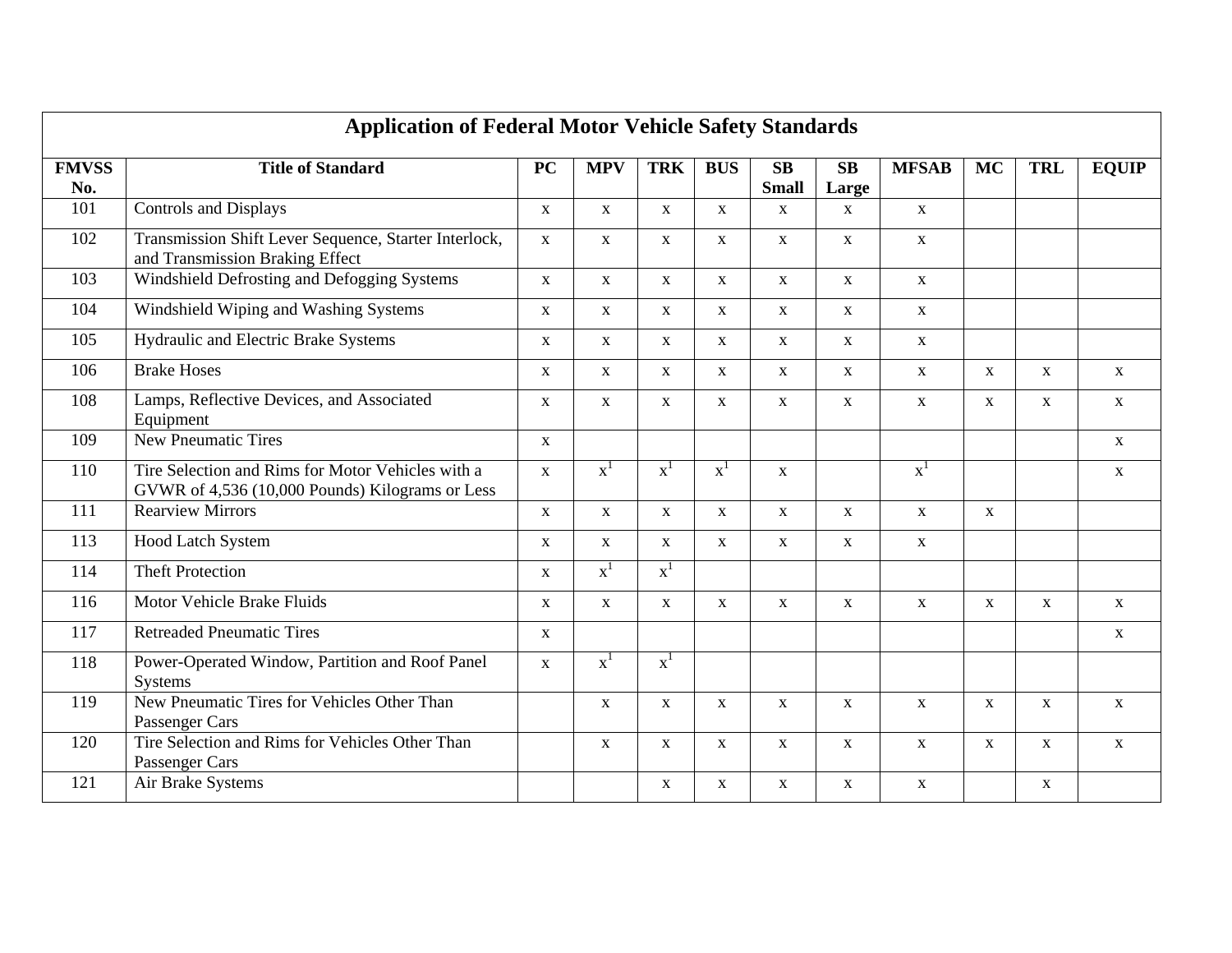| <b>FMVSS</b> | <b>Title of Standard</b>                                             | <b>PC</b>    | <b>MPV</b>     | <b>TRK</b>     | <b>BUS</b>     | SB             | SB          | <b>MFSAB</b>   | <b>MC</b>   | <b>TRL</b> | <b>EQUIP</b> |
|--------------|----------------------------------------------------------------------|--------------|----------------|----------------|----------------|----------------|-------------|----------------|-------------|------------|--------------|
| No.          |                                                                      |              |                |                |                | <b>Small</b>   | Large       |                |             |            |              |
| 122          | Motorcycle Brake Systems                                             |              |                |                |                |                |             |                | $\mathbf X$ |            |              |
| 123          | Motorcycle Controls and Displays                                     |              |                |                |                |                |             |                | $\mathbf X$ |            |              |
| 124          | <b>Accelerator Control Systems</b>                                   | $\mathbf X$  | $\mathbf X$    | $\mathbf X$    | $\mathbf X$    | $\mathbf X$    | $\mathbf X$ | $\mathbf{X}$   |             |            |              |
| 125          | <b>Warning Devices</b>                                               |              |                |                |                |                |             |                |             |            | $\mathbf X$  |
| 129          | New Non-Pneumatic Tires for Passenger Cars                           | $\mathbf{X}$ |                |                |                |                |             |                |             |            | $\mathbf X$  |
| 131          | <b>School Bus Pedestrian Safety Devices</b>                          |              |                |                |                | $\mathbf{X}$   | $\mathbf X$ |                |             |            |              |
| 135          | Passenger Car Brake Systems                                          | $\mathbf{X}$ | $x^2$          | $x^2$          | $x^2$          |                |             |                |             |            |              |
| 138          | <b>Tire Pressure Monitoring Systems</b>                              | $\mathbf{X}$ | $x^3$          | $x^3$          | $x^3$          | $x^3$          |             | $x^3$          |             |            |              |
| 139          | New Pneumatic Tires for Light Vehicles                               | X            | $\mathbf{x}^1$ | $x^1$          | $x^1$          | $\mathbf{x}^1$ |             | $\mathbf{x}^1$ |             |            |              |
| 201          | Occupant Protection in Interior Impact                               | $\mathbf X$  | $\mathbf{x}^1$ | $\mathbf{x}^1$ | $\mathbf{x}^1$ | $\mathbf{X}$   |             | $\mathbf{x}^1$ |             |            |              |
| 202          | <b>Head Restraints</b>                                               | X            | $\mathbf{x}^1$ | $\mathbf{x}^1$ | $x^1$          | $\mathbf{x}$   |             | $\mathbf{x}^1$ |             |            |              |
| 203          | Impact Protection for the Driver from the Steering<br>Control System | X            | $\mathbf{x}^1$ | $\mathbf{x}^1$ | $\mathbf{x}^1$ | $\mathbf X$    |             | $\mathbf{x}^1$ |             |            |              |
| 204          | <b>Steering Control Rearward Displacement</b>                        | $\mathbf X$  | $\mathbf{x}^1$ | $\mathbf{x}^1$ | $\mathbf{x}^1$ | $\mathbf X$    |             | $\mathbf{x}^1$ |             |            |              |
| 205          | <b>Glazing Materials</b>                                             | $\mathbf{X}$ | $\mathbf X$    | $\mathbf{X}$   | $\mathbf{X}$   | $\mathbf{X}$   | $\mathbf X$ | $\mathbf X$    | $\mathbf X$ |            | $\mathbf X$  |
| 206          | Door Locks and Door Retention Components                             | $\mathbf X$  | $\mathbf X$    | $\mathbf X$    |                |                |             |                |             |            |              |
| 207          | <b>Seating Systems</b>                                               | $\mathbf X$  | $\mathbf X$    | $\mathbf X$    | $x^4$          | $x^4$          | $x^4$       | $x^4$          |             |            |              |
| 208          | <b>Occupant Crash Protection</b>                                     | $\mathbf X$  | $\mathbf X$    | $\mathbf{X}$   | $x^4$          | $\mathbf{X}$   | $x^4$       | $x^4$          |             |            |              |
| 209          | <b>Seat Belt Assemblies</b>                                          | $\mathbf X$  | $\mathbf X$    | $\mathbf{X}$   | $x^4$          | $\mathbf{X}$   | $x^4$       | $x^4$          |             |            |              |
| 210          | Seat Belt Assembly Anchorages                                        | $\mathbf X$  | $\mathbf X$    | $\mathbf X$    | $x^4$          | $\mathbf X$    | $x^4$       | $x^4$          |             |            |              |
| 212          | Windshield Mounting                                                  | $\mathbf X$  | $\mathbf{x}^1$ | $x^1$          | $\mathbf{x}^1$ | $\mathbf X$    |             | $\mathbf{x}^1$ |             |            |              |
| 213          | <b>Child Restraint Systems</b>                                       | $x^5$        | $x^5$          | $x^5$          | $x^5$          | $x^5$          | $x^5$       | $x^5$          |             |            |              |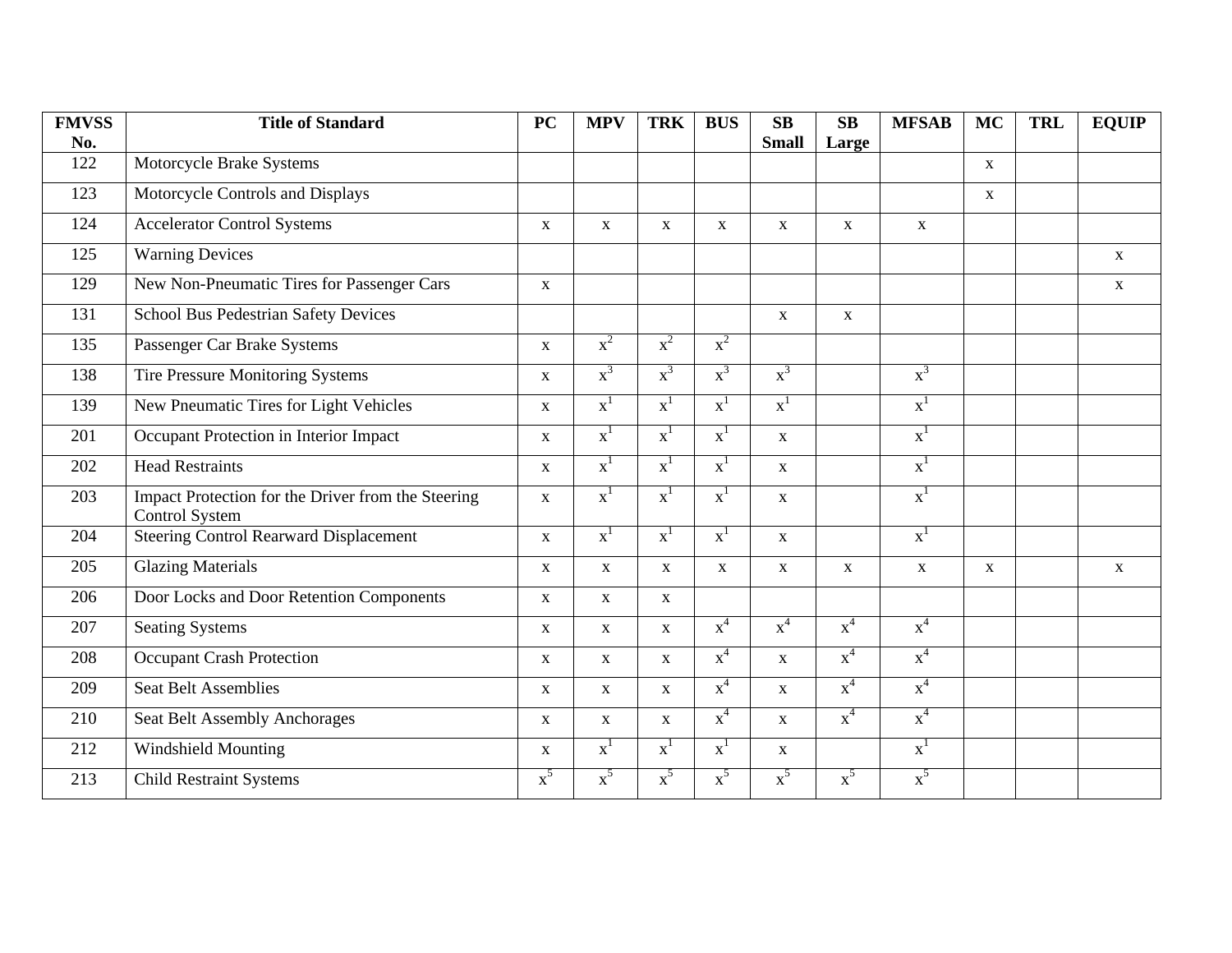| <b>FMVSS</b> | <b>Title of Standard</b>                               | <b>PC</b>    | <b>MPV</b>     | <b>TRK</b>     | <b>BUS</b>     | $\mathbf{S}\mathbf{B}$ | $\overline{\text{SB}}$ | <b>MFSAB</b>   | <b>MC</b>   | <b>TRL</b>   | <b>EQUIP</b> |
|--------------|--------------------------------------------------------|--------------|----------------|----------------|----------------|------------------------|------------------------|----------------|-------------|--------------|--------------|
| No.          |                                                        |              |                |                |                | <b>Small</b>           | Large                  |                |             |              |              |
| 214          | <b>Side Impact Protection</b>                          | $\mathbf X$  | $\mathbf{x}^1$ | $\mathbf{x}^1$ | $\mathbf{x}^1$ | $\mathbf X$            |                        | $\mathbf{x}^1$ |             |              |              |
| 216          | <b>Roof Crush Resistance</b>                           | $\mathbf X$  | $x^6$          | $x^6$          | $x^6$          |                        |                        |                |             |              |              |
| 217          | Bus Emergency Exit and Window Retention and            |              |                |                | $\mathbf X$    | $\mathbf X$            | $\mathbf X$            | $\mathbf X$    |             |              |              |
|              | Release                                                |              |                |                |                |                        |                        |                |             |              |              |
| 218          | Motorcycle Helmets                                     |              |                |                |                |                        |                        |                |             |              | $\mathbf X$  |
| 219          | Windshield Zone Intrusion                              | $\mathbf X$  | $\mathbf{x}^1$ | $\mathbf{x}^1$ | $\mathbf{x}^1$ | $\mathbf X$            |                        | $\mathbf{x}^1$ |             |              |              |
| 220          | <b>School Bus Rollover Protection</b>                  |              |                |                |                | $\mathbf X$            | $\mathbf X$            | $\mathbf X$    |             |              |              |
| 221          | School Bus Body Joint Strength                         |              |                |                |                | $\mathbf X$            | $\mathbf X$            | $\mathbf X$    |             |              |              |
| 222          | School Bus Passenger Seating and Crash Protection      |              |                |                |                | $\mathbf X$            | $\mathbf{X}$           | $\mathbf X$    |             |              |              |
| 223          | Rear Impact Guards                                     |              |                |                |                |                        |                        |                |             |              | $\mathbf X$  |
| 224          | Rear Impact Protection                                 |              |                |                |                |                        |                        |                |             | $\mathbf{X}$ |              |
| 225          | <b>Child Restraint Anchorage Systems</b>               | $\mathbf X$  | $\mathbf{x}^7$ | $\mathbf{x}^7$ | $x^7$          | $\mathbf X$            | $\mathbf{x}^7$         | $\mathbf{x}^7$ |             |              |              |
| 301          | Fuel System Integrity                                  | $\mathbf X$  | $\mathbf{x}^1$ | $\mathbf{x}^1$ | $\mathbf{x}^1$ | $\mathbf X$            | $\mathbf X$            | $\mathbf X$    |             |              |              |
| 302          | Flammability of Interior Materials                     | $\mathbf X$  | $\mathbf X$    | $\mathbf X$    | $\mathbf X$    | $\mathbf X$            | $\mathbf X$            | $\mathbf X$    |             |              | $\mathbf X$  |
| 303          | Fuel System Integrity of Compressed Natural Gas        | $\mathbf X$  | $\mathbf{x}^1$ | $\mathbf{x}^1$ | $\mathbf{x}^1$ | $\mathbf X$            | $\mathbf X$            | $\mathbf X$    |             |              |              |
|              | Vehicles                                               |              |                |                |                |                        |                        |                |             |              |              |
| 304          | <b>Compressed Natural Gas Fuel Container Integrity</b> |              |                |                |                |                        |                        |                |             |              | $\mathbf X$  |
| 305          | Electric-powered Vehicles: Electrolyte Spillage and    | $\mathbf{X}$ | $\mathbf X$    | $\mathbf{x}^1$ | $\mathbf{x}^1$ | $\mathbf{x}^1$         |                        |                |             |              |              |
|              | <b>Electrical Shock Protection</b>                     |              |                |                |                |                        |                        |                |             |              |              |
| 401          | <b>Interior Trunk Release</b>                          | $\mathbf{X}$ | $\mathbf{X}$   |                |                |                        |                        |                |             |              |              |
| 403          | Platform Lift Systems for Motor Vehicles               |              |                |                | $\mathbf X$    | $\mathbf X$            | $\mathbf X$            | $\mathbf X$    | $\mathbf X$ |              | $\mathbf X$  |
| 404          | <b>Platform Lift Installations in Motor Vehicles</b>   | $\mathbf X$  | $\mathbf X$    | $\mathbf X$    | $\mathbf X$    | $\mathbf X$            | $\mathbf{X}$           | $\mathbf X$    |             |              |              |
| 500          | Low Speed Vehicles <sup>8</sup>                        |              |                |                |                |                        |                        |                |             |              |              |